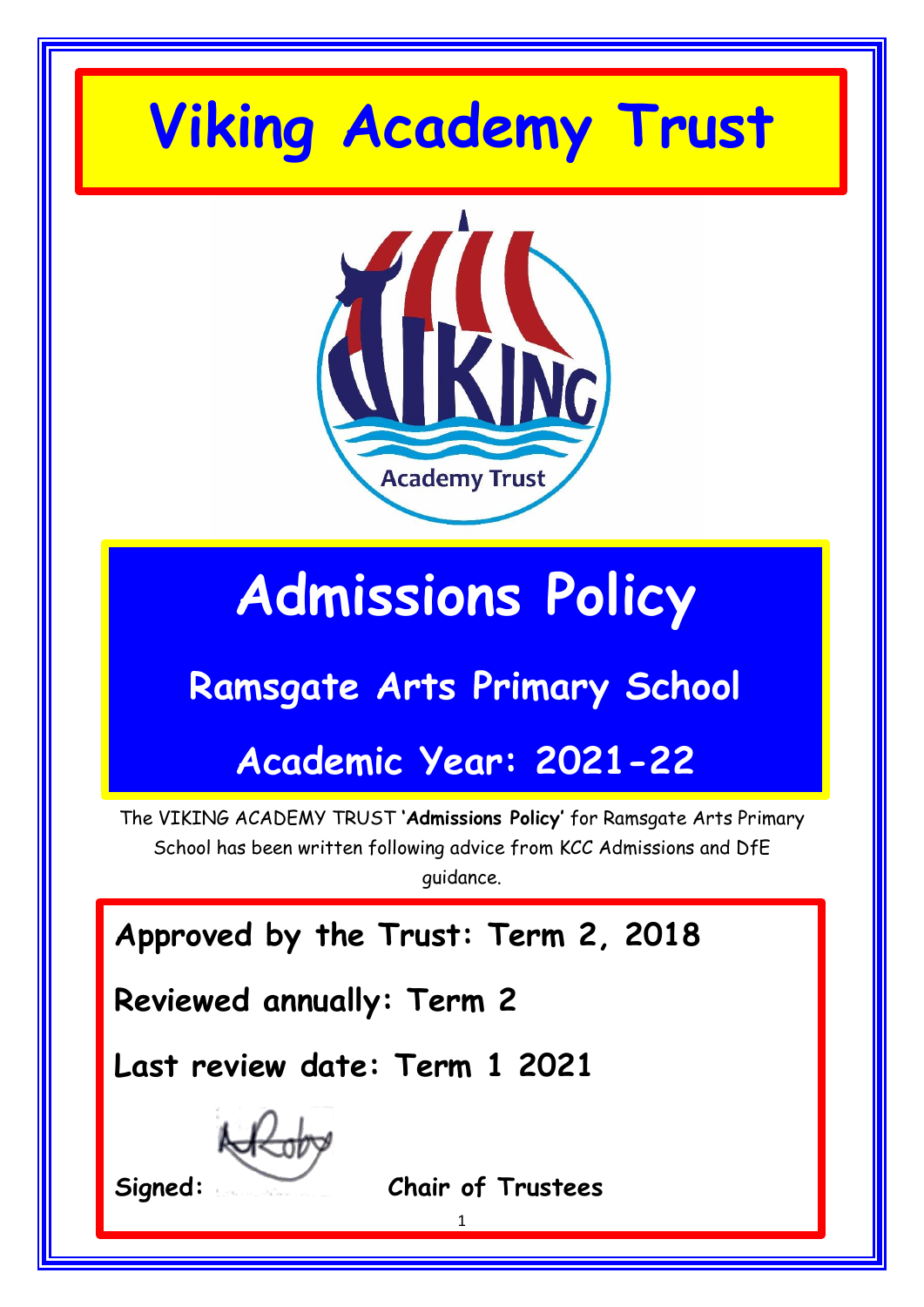# **Admissions Policy The Viking Academy Trust Ramsgate Arts Primary School**

Ramsgate Arts Primary School is a part of Viking Academy Trust and will comply with all relevant provisions of the Department for Education's School Admissions Code of Practice 2014 ("the Admissions Code"), the School Admission Appeals Code of Practice 2012 ("the Appeals Code") and the law on admissions. Reference in the Codes to admission authorities shall be deemed to be references to the Board of Trustees of Viking Academy Trust the powers and functions of which may be delegated to the Local Advisory Body (LAB).

All Schools in Viking Academy Trust will participate in the co-ordinated admission and appeals arrangements administered by Kent Local Authority (LA) and in respect of other arrangements specified in the Admissions Code.

Notwithstanding these arrangements, the Secretary of State may direct the academy to admit a named pupil to the academy on application from the LA. Before doing so the Secretary of State will consult the Trust.

#### **General admissions arrangements**

All admission authorities have to plan for the number of children they admit into their school very carefully.

For **2021/2022 RAMSGATE ARTS PRIMARY SCHOOL** has an agreed admission number of **60 pupils** for entry into Reception. The academy will accordingly admit at least 60 each year if sufficient applications are received.

The Trust may set a higher or lower admission number than its Published Admission Number (PAN) for any specific year. Before making any change to the agreed admission number, or a permanent change to its PAN the Trust will in accordance with the provisions of the School Admissions Code 2014 notify the LA of the consent to such an arrangement of the Trust and the LAB. Where it is proposed to have a lower admission number the Trust will consult as required by paragraphs 1.3 and 1.42 of the School Admissions Code.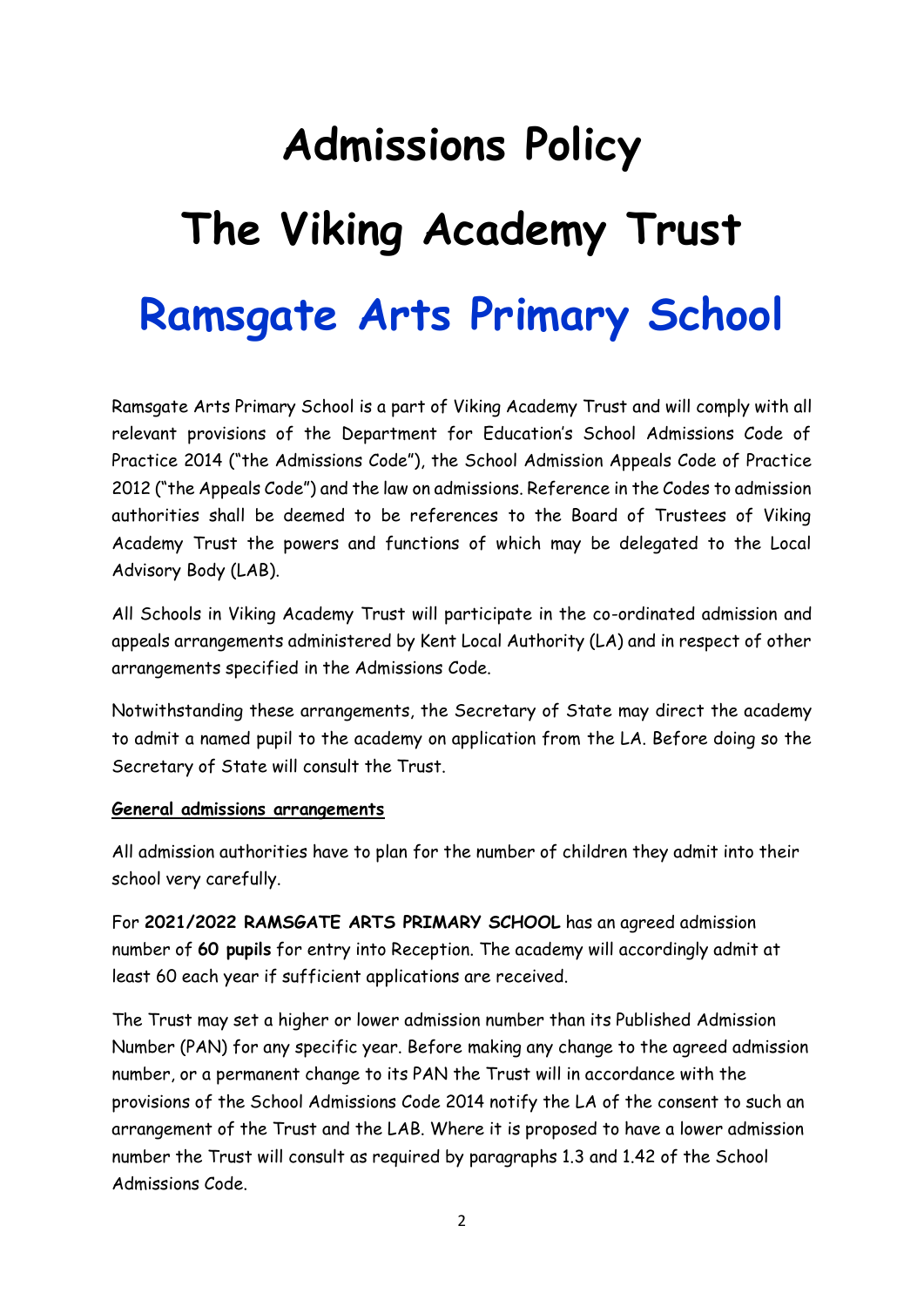#### **Reception age children**

#### **Reception – entry before 5 years old (deferred entry) and entry out of year group**

Parents' Rights: Some parents may feel their child is not ready to start school in the September following their fourth birthday

Paragraph 2.16 on page 24 of the code says that admission authorities must offer a fulltime place to pupils in the September following their fourth birthdays. However, it goes on to say that:

*... the child's parents can defer the date their child is admitted to the school until later in the school year but not beyond the point at which the child reaches compulsory school age and not beyond the beginning of the final term of the school year for which [the offer] was made.*

#### *Compulsory school age*

*The DfE's definition of 'compulsory school age' can be found in footnote 49 on page 24 of the 2014 School Admissions Code. It says:*

*A child reaches compulsory school age on the prescribed day following his/her fifth birthday (or on his/her fifth birthday if it falls on a prescribed day).*

*The prescribed days correspond to school terms. They are 31 December, 31 March and 31 August.*

*This means that a child who turns five during the autumn term must start school fulltime in the following January, and a child who turns five during the spring term must start full-time in April.*

#### *Admission out of year group*

*A request for admission out of year group is different to a deferral.* 

*If a child's fifth birthday is in August and the parent decides to defer their entry to school, other children born in the same year will be in year 1 when he/she starts school.*

*Where this is the case, some parents may wish to request that their child is admitted outside of their year group (that is to say, that the child starts in reception instead of year 1). The rules for dealing with such a request are outlined in paragraphs 2.17-2.17B on page 25 of the School Admissions Code, linked to above.*

*A request for admission out of year group is different to a deferral, and admissions authorities (Viking Academy Trust) do not have to comply with parental wishes.*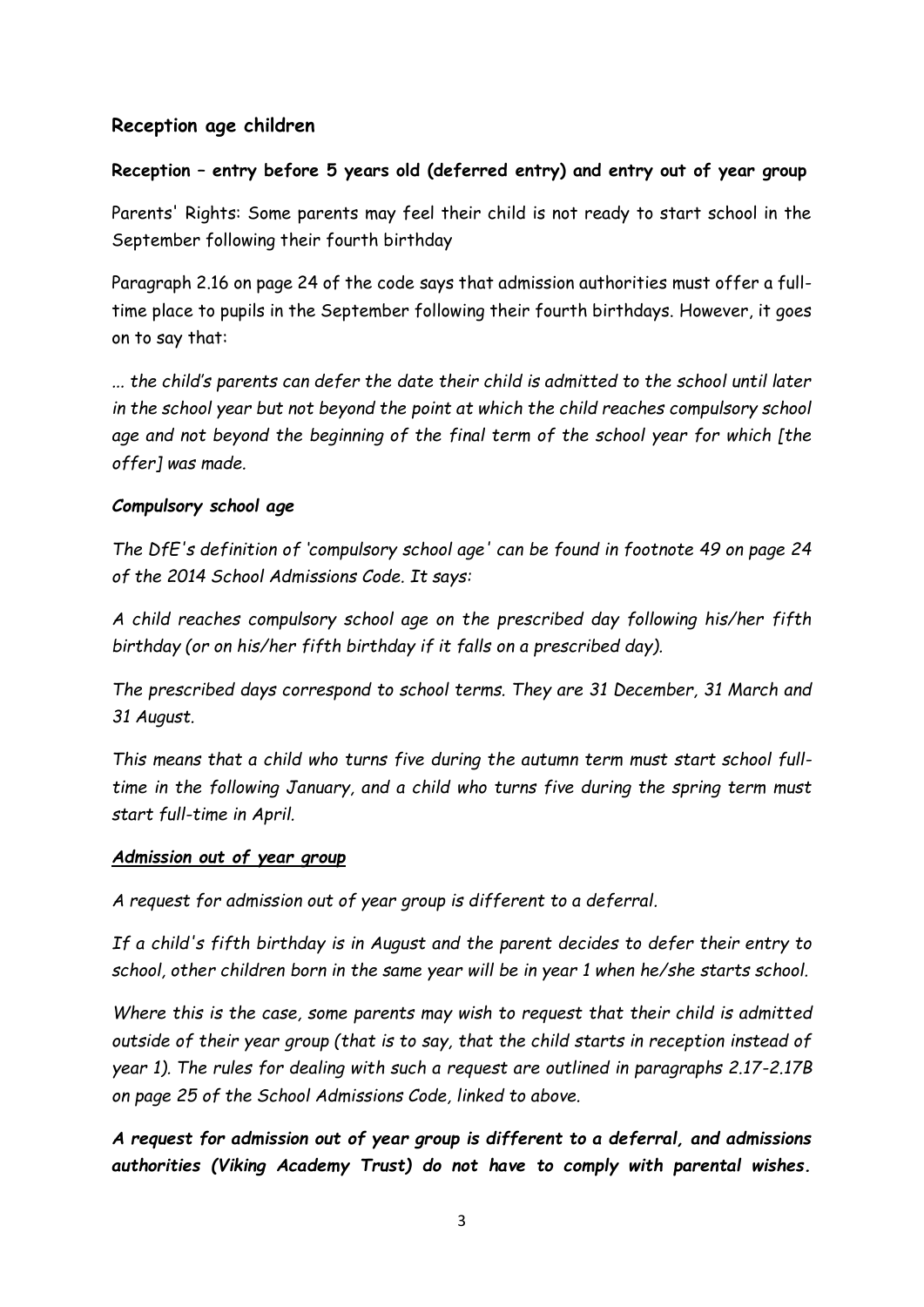*Instead, the admissions code says that admissions authorities (Viking) must decide whether to admit out of year on a case-by-case basis, keeping the best interests of the child in mind.*

*The DfE's advice states…' that if a request to be admitted out of year is not granted, parents do not have the right to appeal. They can only appeal if the child is not offered a place within his/her age group.'*

*It is for the admission authority (Viking) to determine whether pupils can be placed outside their normal age group when they first enter a school. This also applies to children eligible for year 1, if their parents ask for them to be placed in Reception.*

*In an academy, the admission authority is the trust, with the Executive Headteacher acting on its behalf.*

*Paragraph 2.17 of the DfE School Admissions Code explains:*

*Parents may seek a place for their child outside of their normal age group, for example, if the child is gifted and talented or has experienced problems such as ill health.*

*The Trust (as Admission Authority) must make decisions based on the circumstances of each case and in the best interests of the child concerned. They must take into account:*

- *The parents' views*
- *Information about the child's academic, social and emotional development*
- *Where relevant, the child's medical history and views of a medical professional*
- *Whether the child has previously been educated out of his/her normal age group*
- *Whether he/she may naturally have fallen into a lower age group if it were not for being born prematurely*
- *The views of the Head of School concerned*

#### **Consideration of applications**

Arrangements for applications for places for Reception children at Ramsgate Arts Primary School will be made in accordance with the LA's co-ordinated admission arrangements and will be made on the Common Application Form provided and administered by the LA.

Viking Academy Trust will use the LA's timetable for applications to the academy each year (exact dates within the months may vary from year to year). This will fit in with the timetable for the co-ordination of admission arrangements agreed following consultation, within the LA.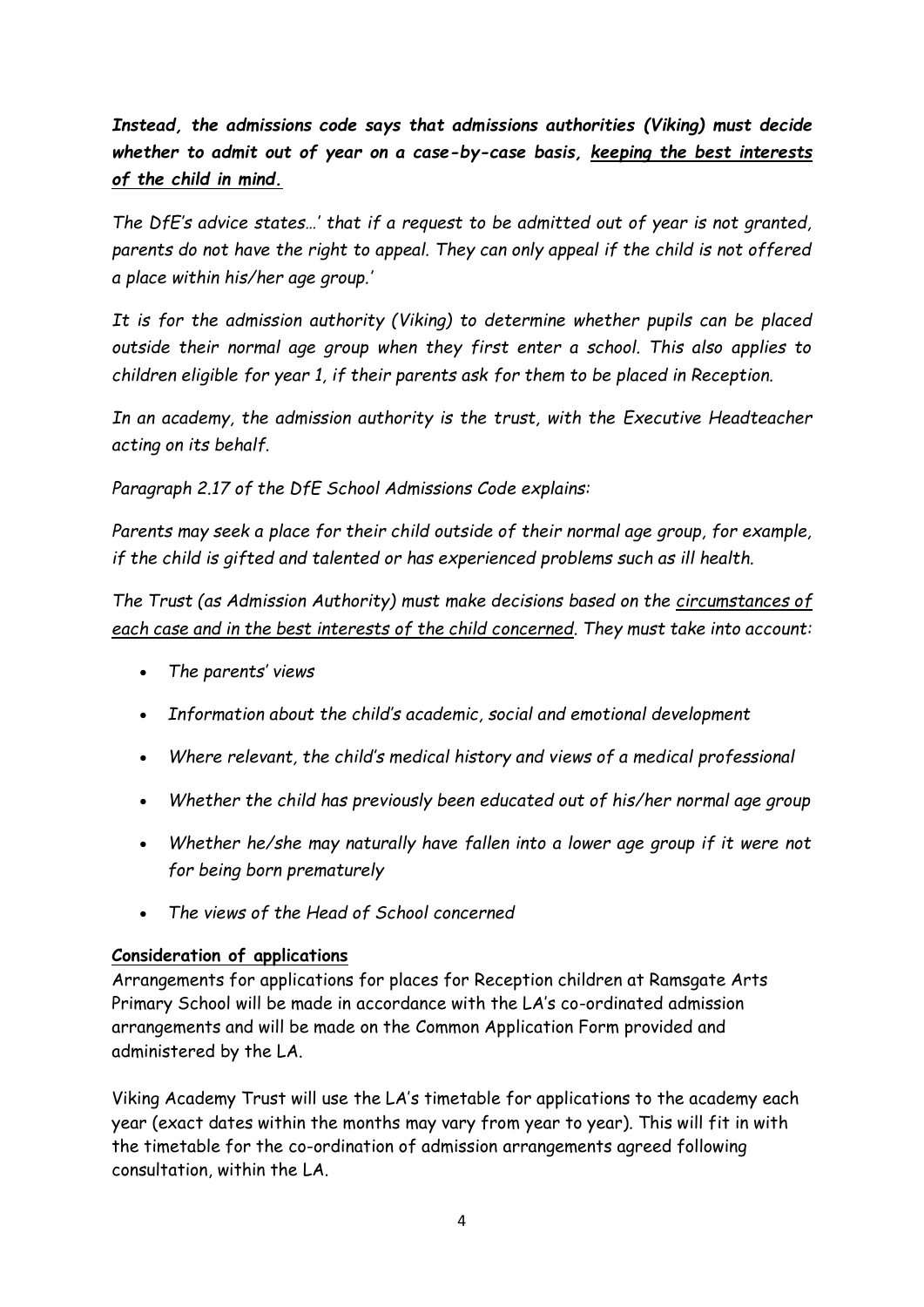September: The Trust will publish in its prospectus information about the arrangements for admission, including oversubscription criteria, for the following September (e.g. in September 2020 for admission in September 2021). This will include details of open evenings and other opportunities for prospective pupils and their parents/carers to visit the Trust.

November/December/January: The Trust will provide opportunities for parents/carers to visit Ramsgate Arts Primary School.

January: Common Application Form to be completed and returned to Kent Local Authority. For 2021 applications the national closing date for primary applications will be the second week of January.

February: The LA sends the school applications to the Trust.

March: The Trust will advise the LA of applicants who meet required admissions criteria where it has been necessary to verify this for them, e.g. distance measurement.

April: Offers made to parents/carers.

#### **Ramsgate Arts Primary School over-subscription criteria**

In the event of over-subscription, Viking Academy Trust will manage Ramsgate Arts Primary School's admissions and oversubscription criteria as set out in the policy. Where the number of applications is greater than the published admission number, after the admission of pupils with an Education, Health and Care plan naming the school, priority for admission will be given to those children who meet the criteria set out below, in priority order:

**1. Children in Local Authority Care or Previously in Local Authority Care -** A looked after child is a child who is (a) in the care of a local authority, or (b) being provided with accommodation by a local authority in the exercise of their social services functions (see the definition in Section 22(1) of the Children Act 1989) at the time of making an application to a school.

A previously looked after child means such children who were adopted (or subject to child arrangements orders or special guardianship orders) immediately following having been looked after and those children who appear to the admission authority to have been in state care outside of England and ceased to be in state care as a result of being adopted.

A child is regarded as having been in state care outside of England if they were in the care of or were accommodated by a public authority, a religious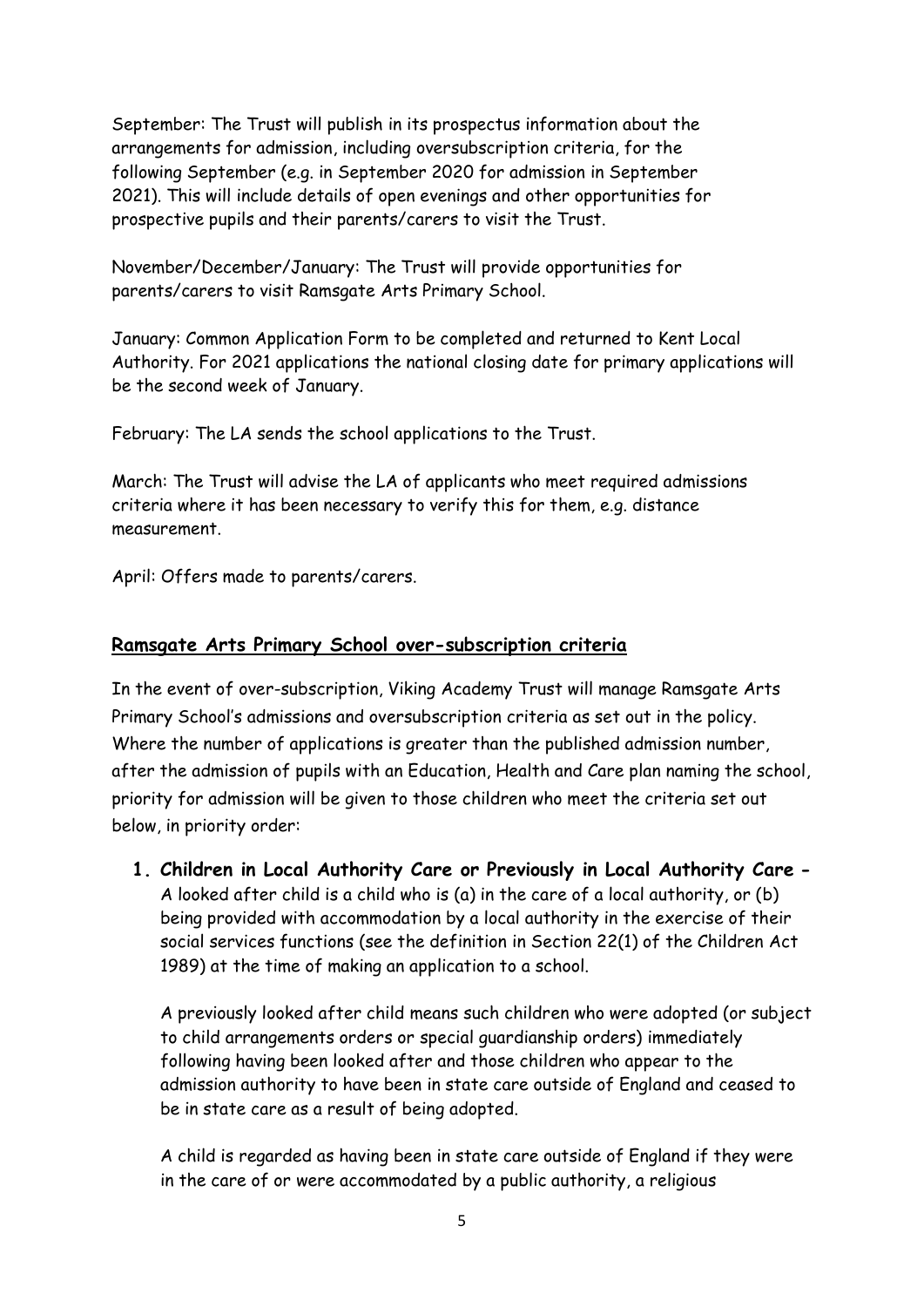organisation, or any other provider of care whose sole or main purpose is to benefit society.

#### **2. Children of staff in either or both of the following circumstances:**

- i) where the member of staff has been employed at the Trust for two or more years at the time at which the application for admission to a Trust school is made, and/or
- ii) the member of staff is recruited to fill a vacant post within the Trust for which there is a demonstrable skill shortage for the requirements of the post

#### **3. Siblings of pupils attending the school.**

'Sibling' means a natural brother or sister, a half brother or sister, a legally adopted brother or sister or half-brother or sister, a step brother or sister, or other child living in the same household including foster children who, in any of these cases, will be living with them at the same address at the date of their entry to the academy.

**4. Children who live closest to the three nodal points set out below.** We use the distance between the child's permanent home address and the school, measured in a straight line using the National Land and Property Gazetteer (NLPG) address point data. Distances are measured from a point defined as within the child's home to a point defined as within the school as specified by NLPG. The same address point on the school site is used for everybody. When we apply the distance criterion for the school, these straight line measurements are used to determine how close each applicant's address is to the school.

Each nodal point has a differing weighting, these being Nodal Point 1 -50%, Nodal point 2- 25% and Nodal Point 3 -25%.

- a. The nodal points:
- b. Node 1: Ramsgate Arts Primary School CT12 6PP-GPS coordinates: Latitude 51° 20'40.748"N/ longitude1°23'54.371"E
- c. Node 2: Chilton Primary School CT11 0LQ-GPS coordinates: Latitude 51° 54.423"N/ longitude1°34.918"E
- d. Node 3: Upton Primary School CT10 2AH- GPS coordinates: Latitude 51° 21'33.027"N/ longitude1°25'46.035"E

# **5. Children eligible for the pupil premium, including the service premium.**

Parents/guardians will be required to provide evidence of eligibility and the school may request confirmation from the applicant's home local authority. See eligibility in the criteria below.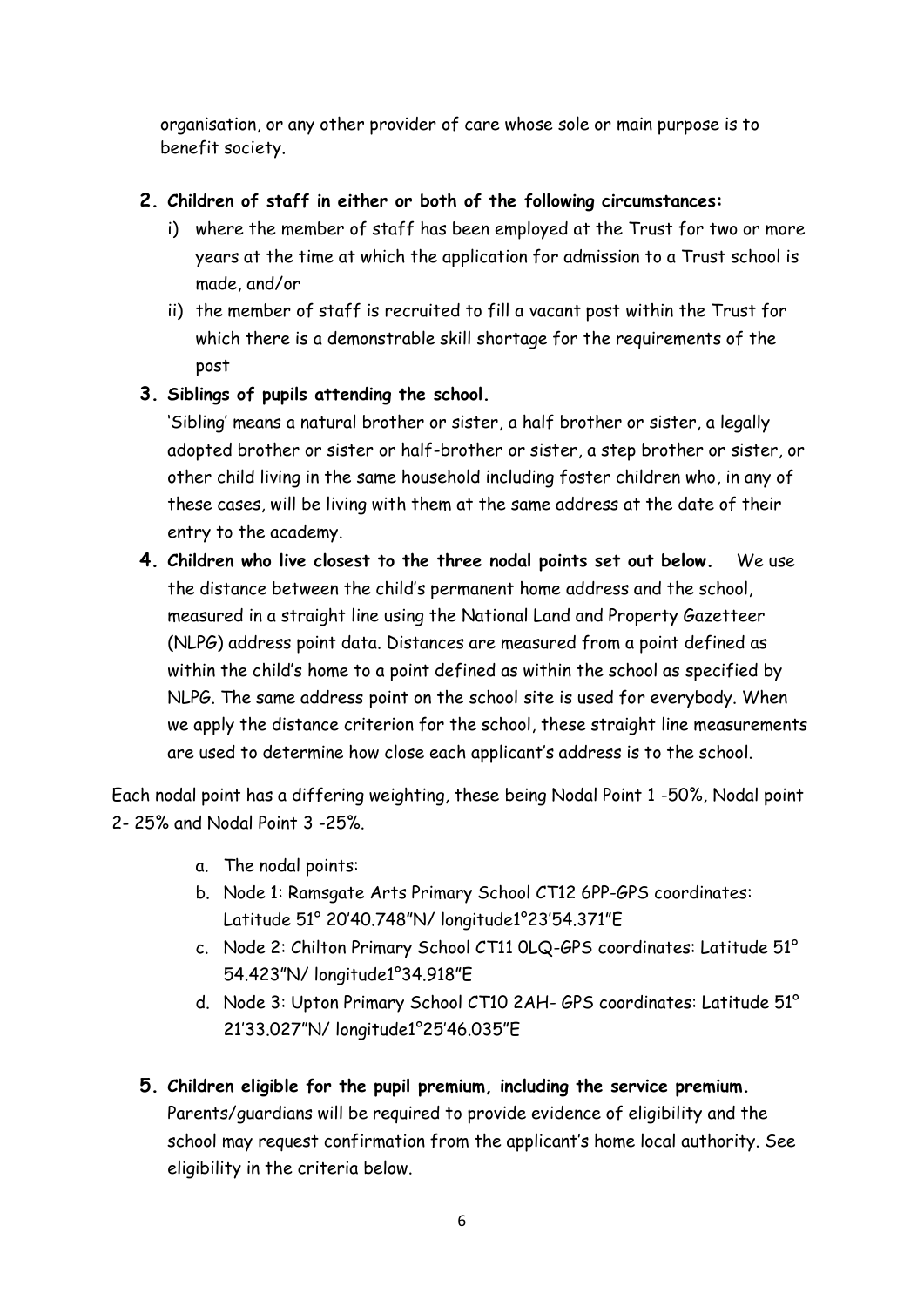The rules are applied in the order printed above. If more children qualify under a particular rule than there are places available, the tiebreak set out below will be used.

# **What do these criteria mean?**

**Children in Local Authority Care or a child who was previously looked after but immediately after being looked after became a subject to an adoption, resident or special guardianship order.** 

A child in care or a child who was previously looked after but immediately after being looked after became subject to an adoption, child arrangements order or special guardianship order is a child which is either in the care of a Local Authority or is being provided with accommodation by a Local Authority in the exercise of their social services functions.

An adoption order is an order under Section 46 of the Adoption and Children Act 2002. A child arrangements order is an order under section 8 of the Children Act 1989 as amended by section 12, of the Children and Families Act 2014. It is an order setting out with whom a child is to live, spend time or otherwise have contact, and when a child is to live, spend time or otherwise have contact with any person. Section 14A of the Children Act 1989 defines a 'special guardianship order' as an order appointing one or more individuals to be a child's special guardian/guardians.

# **Current Family Association**

A Current Family Association means that the child who wants a place will have a brother or sister (sibling) attending the same school when they start and they live at the same address. Brothers and sisters mean children who live as brother and sister in the same house, including natural brothers or sisters, adopted siblings, stepbrothers or sisters and foster brothers or sisters. Unfortunately, if an older sibling is attending school in Year 6, parents will not be able to claim a sibling link for the younger child, as the older sibling will be transferring to secondary school.

# **Nodal points**

For most children applying to the school, this criterion is the most important one, as those children who are living nearer the nodal points will be given a higher priority. We use the distance between the child's permanent home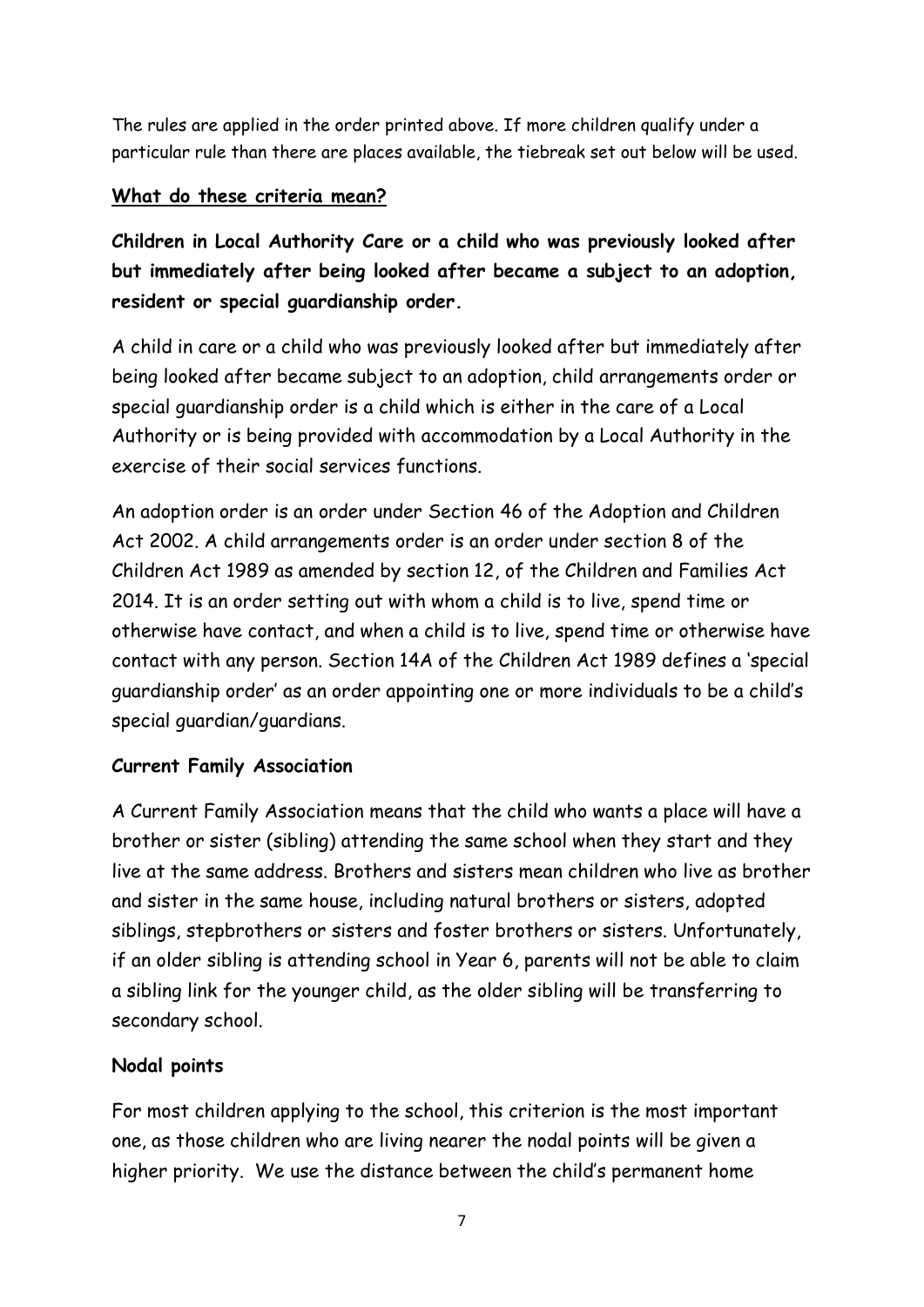address and the school, measured in a straight line using the National Land and Property Gazetteer (NLPG) address point data. Distances are measured from a point defined as within the child's home to a point defined as within the school as specified by NLPG. The same address point on the school site is used for everybody.

# **Child's Home Address**

The home address for a child is considered to be a residential property that is the child's only or main residence and not an address at which your child may stay during the week such as a friend's, grandparent's or childminder's home.

# **Pupil Premium Priority**

Parents/guardians will be required to provide evidence of eligibility and the school may request confirmation from the applicant's home local authority. Children given priority under this criterion fall into the following categories:

Children currently registered as eligible for free school meals and children who have been registered as eligible for free school meals at any point in the last six years.

Children whose parent(s) are serving in the regular UK armed forces or to the children of ex regular UK armed forces personnel who were serving in the last 3 years.

Children where at least one parent died while serving in the UK armed forces and the child is in receipt of a pension under the Armed Forces Compensation Scheme (AFCS) and the War Pensions Scheme (WPS).

Parents/guardians are required to complete a supplementary form (published on the school's website as part of its admission arrangements) and provide evidence of eligibility.

# **Tie-break**

In the event of a 'tie-break' situation we will first apply distance from school (Nodal 1) to decide who has priority under criteria 3-5. If we are unable to establish who lives closer to the school we would use a method of random selection, this would take the form where all names which have equal eligibility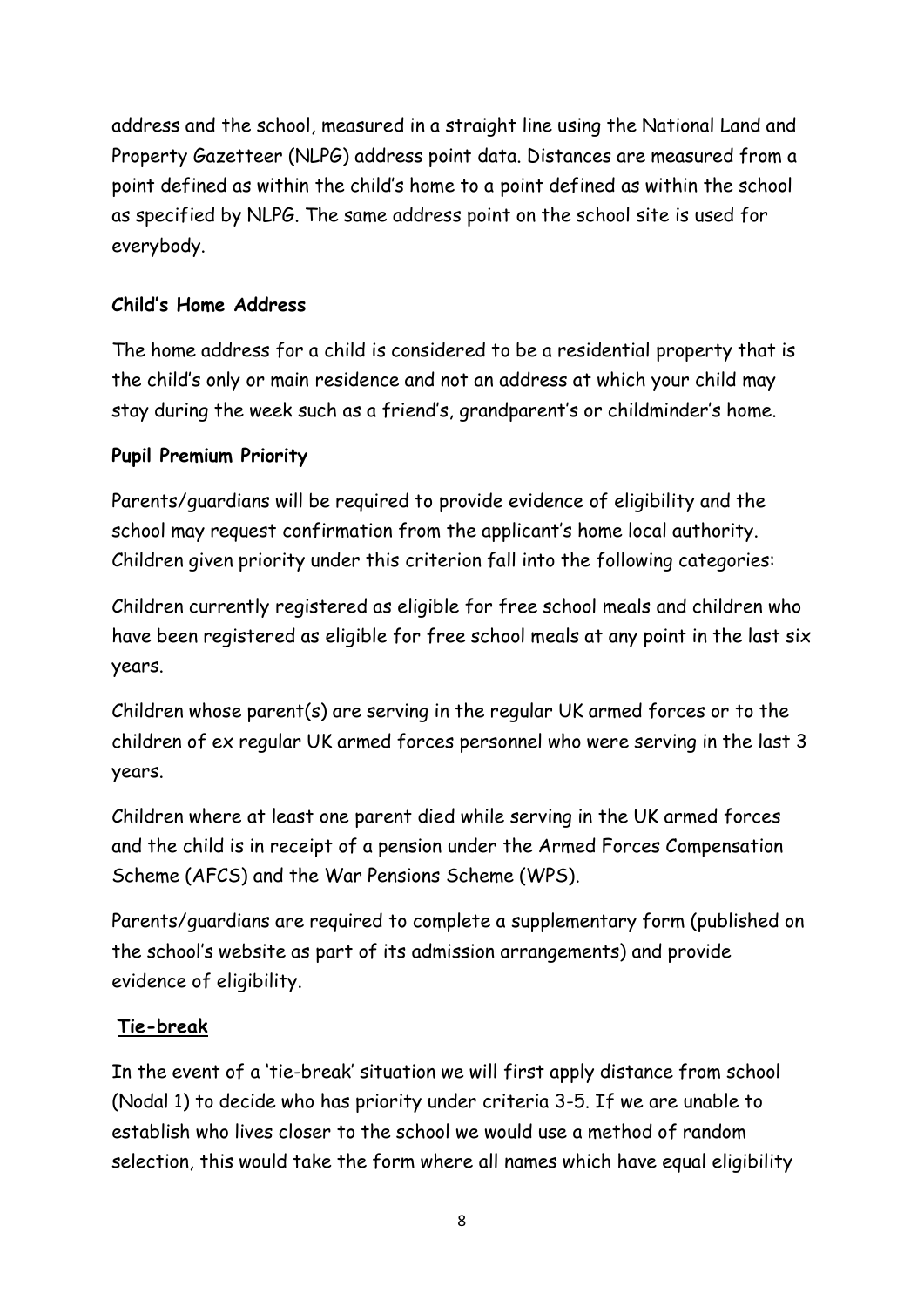will be issued a number and drawn randomly to decide which child should be given the place. This process will be undertaken by the local authority (or another body unconnected with the Academy Trust).

# **Withdrawal of Places**

After a place has been offered the Trust reserves the right to withdraw the place in the following circumstances:

- when a parent has failed to respond to an offer within a reasonable time;
- when a parent has failed to notify the Trustees of important changes to the application information;
- the place was offered on the basis of a fraudulent or intentionally misleading application from a parent.

# **Waiting List**

If the school is oversubscribed, or where no vacancies are available at the time of application, unsuccessful applicants will be offered a place on the schools waiting list. This list is maintained across the academic year. The child's ranking on the waiting list will be in accordance with the school's oversubscription criteria.

# **Appeals**

Parents/carers will have the right of appeal to an Independent Appeal Panel ("Appeal Panel") if they are dissatisfied with an admission decision. Viking Academy Trust schools participate in the co-ordinated admission and appeals arrangements administered by Kent Local Authority (LA). Parents apply to the LA if they are unhappy with an admission decision.

# **Primary In-Year Admissions Process**

The school will follow the process for Primary In-Year Admissions as published by the LA. In Year applications for Ramsgate Arts Primary School should be made direct to the school, using a separate copy of the LA single In Year Casual Application Form (single IYCAF) for each child and each school applied for.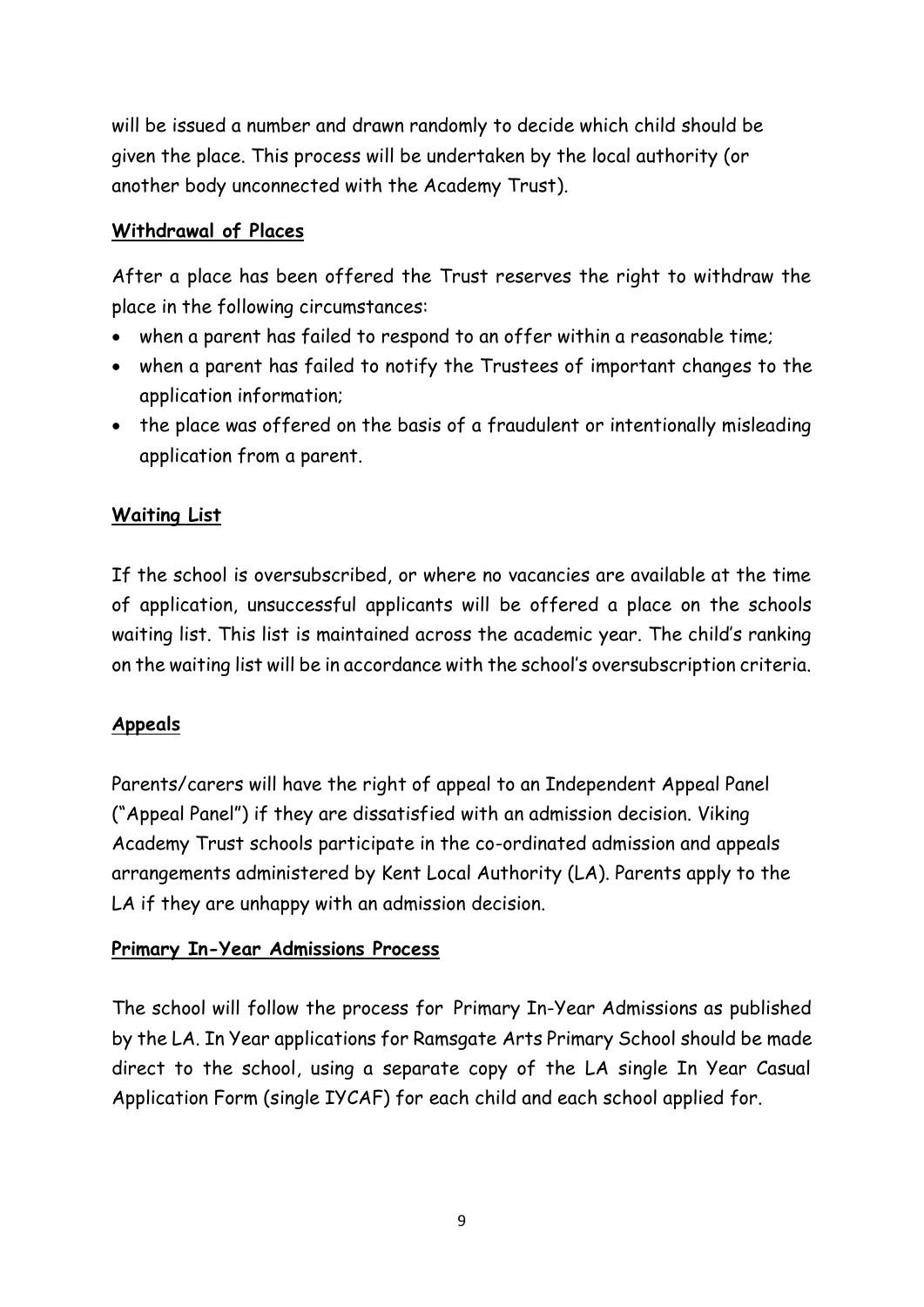The school will inform parents and the LA if an offer can be made. If we are unable to offer a place you will be told how to appeal and how to place your child's name on the school waiting list.

#### **Admission of children outside of their normal age group.**

Requests for admission outside of the normal age group should be made to the Head of School as early as possible in the admissions round associated with that child's date of birth. This will allow the school and admissions authority sufficient time to make a decision before the closing date. Parents are not expected to provide evidence to support their request to defer their application, however where provided it must be specific to the child in question. This might include medical or Educational Psychologist reports. There is no legal requirement for this medical or educational evidence to be secured from an appropriate professional, however, failure to provide this may impede the Trust's ability to agree to deferral. Parents are required to complete an application for the normal point of entry at the same time, in case their request is declined. This application can be cancelled if the school agrees to accept a deferred application for entry into Year R the following year. Deferred applications must be made via paper CAF to the LA, with written confirmation from each named school attached. Deferred applications will be processed in the same way as all applications for the cohort in the following admissions round, and offers will be made in accordance with each school's oversubscription criteria.

# **Procedures for determining admission arrangements**

#### **Consultation**

The Trust shall consult every seven years on its proposed admission arrangements these are the subject of change in any year. Where consultation is required the academy will consult for a period of six weeks between October and the following January. All relevant bodies listed in paragraph 1.44, Section 1 of the Admissions Code will be consulted and the consultation will be conducted directly with the relevant LA authorities and by way of publication on the Ramsgate Arts Primary School's website.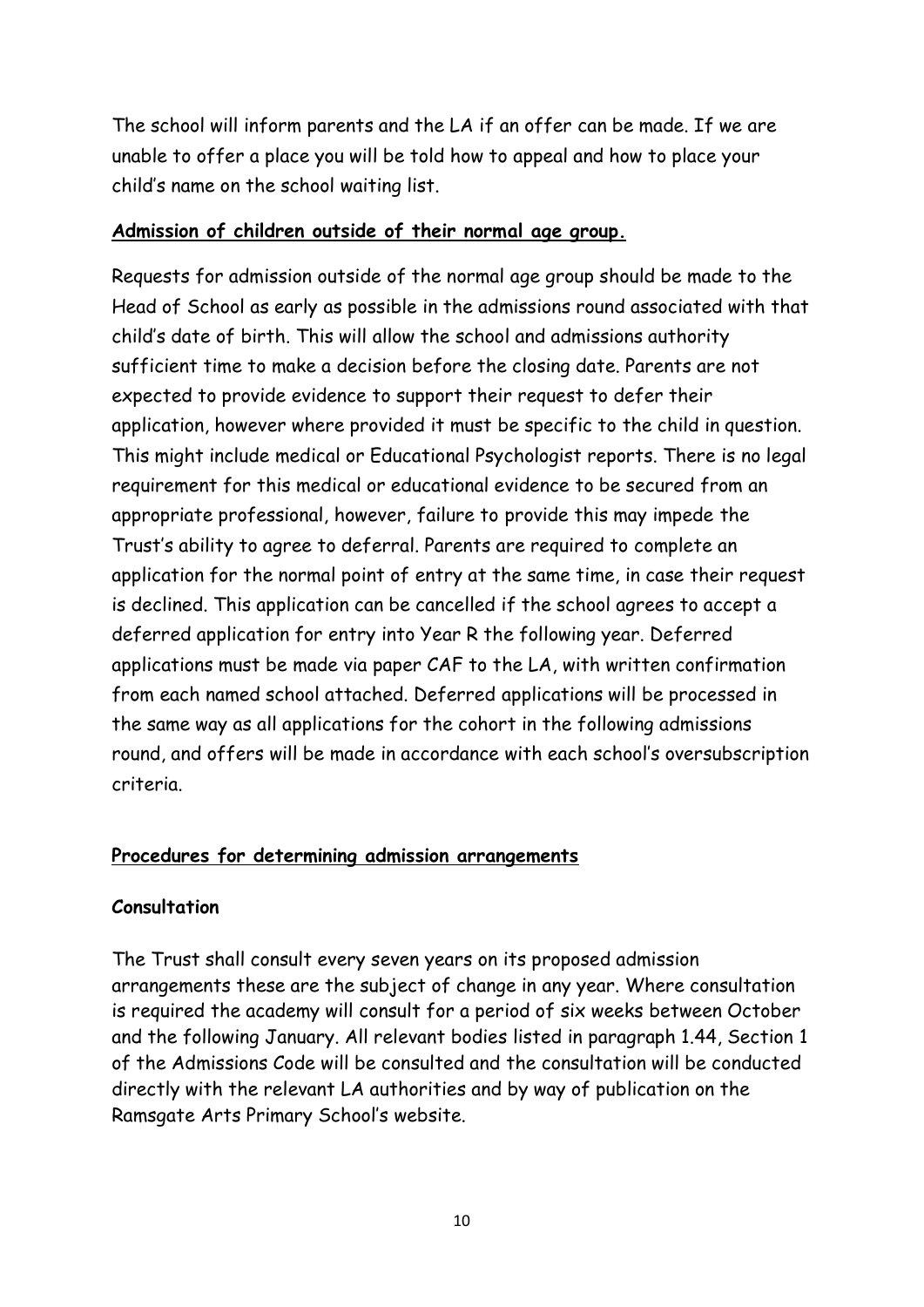# **Determination and publication of admission arrangements**

Following consultation, the Trust will consider comments made by those consulted. The Trust will then determine its admission arrangements by 28 February of the relevant year and notify those consulted of what has been determined.

#### **Publication of admission arrangements**

The Trust will publish its admission arrangements each year once these have been determined, by sending copies to LA, the consulted bodies and publishing on the Ramsgate Arts Primary School's website.

The published arrangements will set out:

a) The name and address and contact details;

b) A summary of the admissions policy, including oversubscription criteria;

c) Numbers of places and applications for those places in the previous year; and

d) Arrangements for hearing appeals.

#### **Representations about admission arrangements**

Where any bodies that were consulted, or that should have been consulted, make representations to the Academy Trust about its admission arrangements, the Trust will consider the representations before determining the admission arrangements.

Where the Trust has determined its admission arrangements and notified all those bodies whom it has consulted and any of those bodies object to the admission arrangements, they can make representations to the Schools Adjudicator.

Objections must be referred to the Adjudicator by 15 May in the admissions determination year. Information on how to make an objection can be obtained from the office of the Schools Adjudicator: [http://www.schoolsadjudicator.gov.uk.](http://www.schoolsadjudicator.gov.uk/)

The Secretary of State may direct changes to Ramsgate Arts Primary School proposed admission arrangements and, in addition to the provisions above, the Secretary of State may direct changes to the proposed PAN. The Secretary of State will consult the Trust before making any direction.